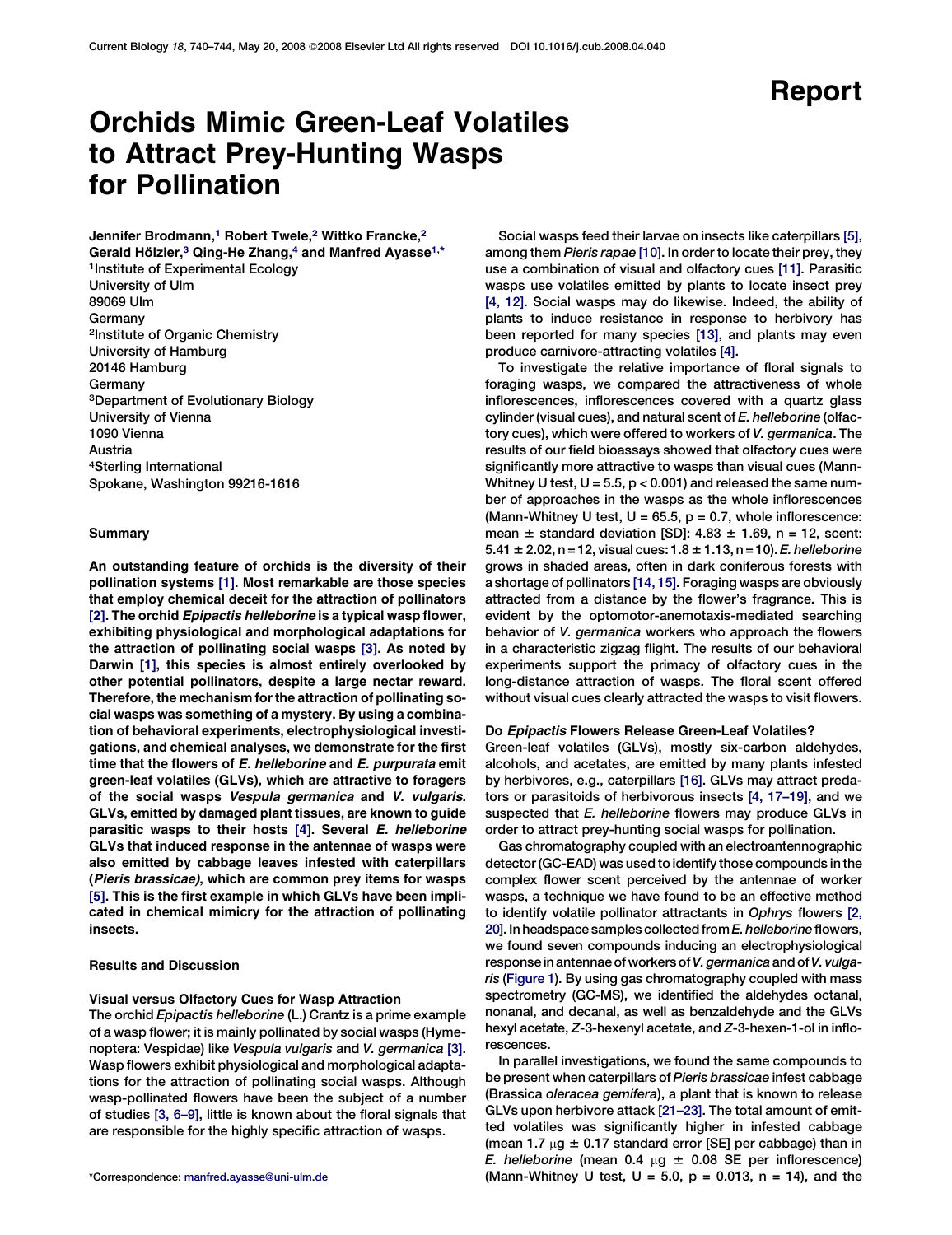<span id="page-1-0"></span>

Figure 1. Electrophysiologically Active Compounds

Simultaneous recordings of GC (FID) and EAD signals obtained with headspace samples of E. helleborine flowers (above) and Pieris infested cabbage (below) with the antenna of a V. vulgaris worker. The GC analyses were performed on a polar DB-Wax capillary column. Hexyl acetate and octanal could not be separated with the GC parameters used. We found seven EAD-active compounds common to both plants that are present in quantitatively different compositions.

relative proportions of volatiles differed, too (Figure 1). However, several studies have shown that plant species emit different patterns of volatiles when attacked by herbivorous insects, and different species of Pieris caterpillars induce varying amounts of emitted volatiles [\[21–23\]](#page-4-0). Therefore, differences in the scents of cabbage infested with P. brassicae caterpillars and of E. helleborine flowers were not surprising. Because



Figure 2. Attraction of Wasps to Various Odor Samples

Comparison of the attractiveness of the odor from Pieris-infested cabbage, E. helleborine and E. atrorubens flowers, a synthetic mixture of GC-EAD active substances of E. helleborine, and a synthetic mixture of GLVs to social wasps in a Y tube olfactometer (Sign test \*p  $\leq$  0.05, \*\*p  $\leq$  0.01).

prey-hunting wasps search for insects that feed on many different plant species that produce different bouquets of volatiles, we expected the wasps to react instantly to certain key compounds, even if quantitative volatile compositions were not identical. Our finding that octanal, hexyl acetate, Z-3-hexenyl acetate, and Z-3-hexen-1-ol were produced in higher amounts in cabbage plants damaged by Pieris caterpil-lars [\[21\]](#page-4-0) is consistent with our hypothesis that E. helleborine flowers produce GLVs in order to attract prey-hunting social wasps for pollination.

In behavioral experiments, we tested the attractiveness of various odors to V. vulgaris and V. germanica workers. In a Y tube olfactometer, the wasps significantly preferred the odor of Pieris-infested cabbage compared to the empty control (Sign test,  $p < 0.001$ ,  $n = 24$ ) and compared to uninfested cabbage (Sign test,  $p < 0.001$ ,  $n = 43$ ) (Figure 2), indicating that insect-hunting wasps find their prey by using GLVs. In further tests, we could show that floral volatiles emitted by E. helleborine flowers (Sign test,  $p < 0.001$ ,  $n = 34$ )—as well as a synthetic mixture of all EAD-active compounds identified in E. helleborine (Sign test,  $p < 0.01$ ,  $n = 24$ ) and a mixture consisting of the three GLVs hexyl acetate, Z-3-hexenyl acetate, and Z-3 hexen-1-ol (Sign test,  $p < 0.02$ ,  $n = 28$ ), which are produced by E. helleborine flowers—were significantly more attractive than the empty control. In addition, the attractiveness of a synthetic mixture consisting of all of the electrophysiologically active E. helleborine compounds that were found to co-occur in damaged cabbage was confirmed as attractive by a choice experiment in a flight cage in the field (Sign test,  $p = 0.01$ ,  $n =$ 170). Over 60% of the foraging wasps selected the flowers impregnated with a synthetic blend of Epipactis volatiles.

In former investigations, it was shown that hunting wasps can use several different kinds of cues to find their prey, including frass odors [\[24\].](#page-4-0) Our results show for the first time that prey-hunting foragers of social wasps use GLVs to find herbivorous insects. Until now, this was only known in parasitic wasps [\[4\]](#page-3-0). We do not exclude the possibility that visual cues have an additional function, e.g., in close-range orientation. Like other wasp flowers, E. helleborine is characterized by a dull coloration that may play an additional role in the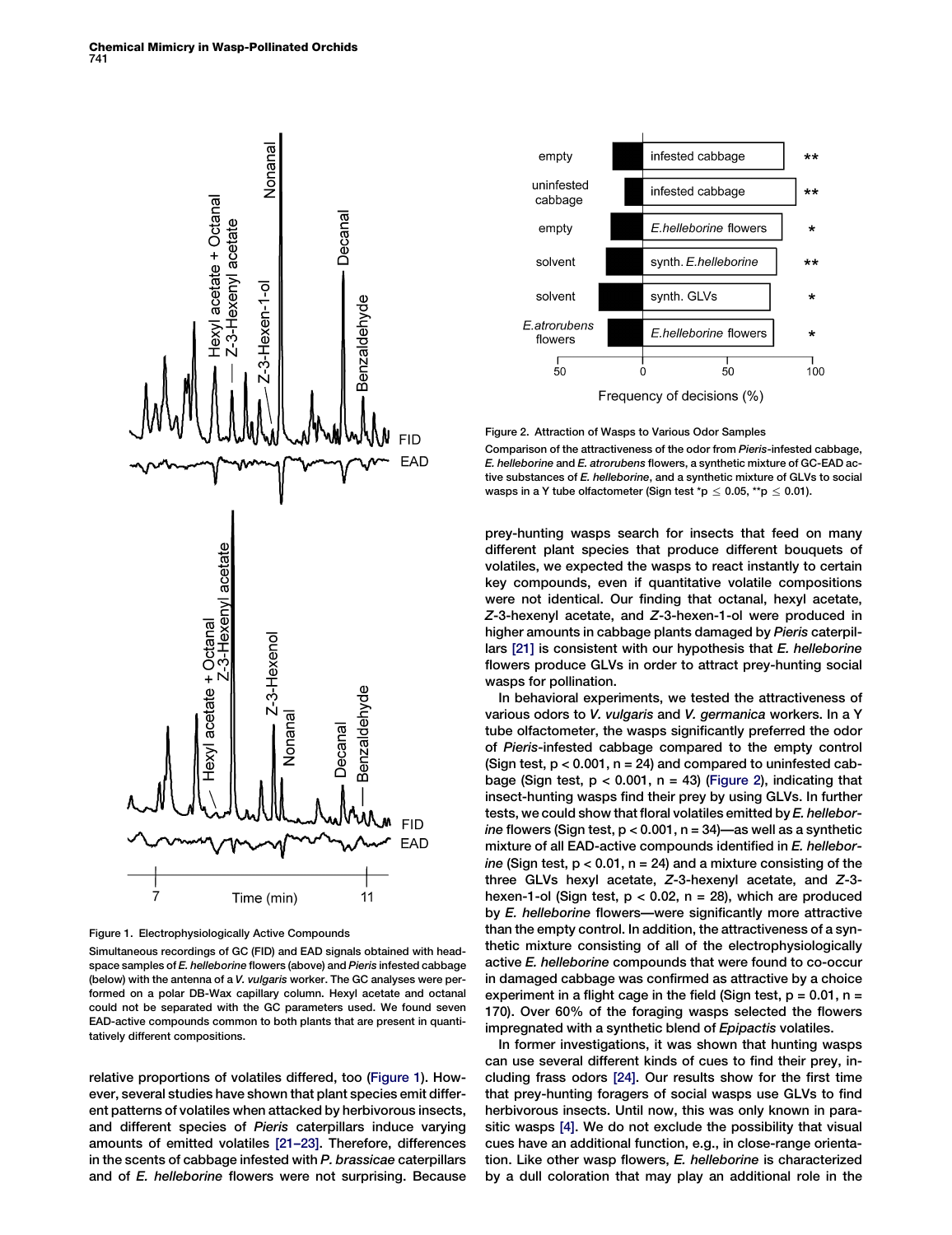

Figure 3. GLVs in Wasp-Pollinated and Bee-Pollinated Species of Epipactis Comparison of absolute amounts (mean  $\pm$  2 SE) of GLVs in E. helleborine and E. purpurata, both wasp pollinated, as well as in E. atrorubens, a species that is mainly visited by various bee species. Different letters indicate significant differences (Mann-Whitney U test with a Benjamini-Hochberg correction [\[31\]](#page-4-0), p < 0.05).

attraction of wasps and that may even prevent visual attraction of insects that are morphologically unsuitable as vectors for the pollinaria. Some of the compounds that are particularly attractive to foraging wasps may even repel other potential visitors [\[9\]](#page-4-0). It is likely that learning of the odor and association with visual cues of prey may optimize foraging activities of the wasps [\[25, 26\].](#page-4-0)

## The Importance of GLVs for Wasp Attraction

Within the genus *Epipactis* certain species are pollinated by social wasps, whereas others attract bees [\[27\].](#page-4-0) We expected the GLVs found in E. helleborine to also occur in other wasppollinated species of Epipactis. Therefore, we looked for the presence of the GLVs hexyl acetate, Z-3-hexenyl acetate, and Z-3-hexen-1-ol in two wasp-pollinated species of Epipactis—E. helleborine and E. purpurata—and in E. atrorubens, a species that is visited by a broad spectrum of pollinators, mainly bumblebees [\[27\].](#page-4-0) Our results clearly show that both wasp-pollinated species produce significantly higher amounts of GLVs than does E. atrorubens (Figure 3). In a comparative olfactometer test, the wasp flower E. helleborine was significantly more attractive to wasps than was the bumblebeepollinated species E. atrorubens (Sign test,  $p = 0.05$ ,  $n = 28$ ) ([Figure 2](#page-1-0)). The two wasp-pollinated species E. helleborine and E. purpurata emit significantly higher amounts of GLVs than does E. atrorubens, and these GLVs definitely have a key function in wasp attraction.

The fact that other insect species rarely visit E. helleborine and E. purpurata may primarily be a consequence of the habitat specificity. These wasp-pollinated Epipactis species, E. helleborine and E. purpurata, mainly grow in dark forest understory, where other insect pollinators like honey bees, solitary bees, butterflies, etc. are rare or absent [\[14\].](#page-4-0) In addition, quality and quantity of nectar of E. helleborine and other wasp-pollinated species could be different from that of flowers of species that are visited by other insect pollinators. Baker and Baker [\[28\]](#page-4-0) found that wasp-pollinated species seem to be rather rich in sucrose, whereas many flowers pollinated by bees, butterflies, and other insects produce higher amounts of glucose. Whether nectar collected by Vespula females is inappropriate for honey bees or bumble bees or whether nonsugar components are present that repel other insects is unknown so far.

To test our prediction that the scent of E. helleborine flowers does not attract other potential pollinators like honeybees, we also performed electrophysiological investigations and behavioral experiments with workers of the honeybee Apis mellifera. We found that antennae of A. mellifera workers respond to the same compounds as V. germanica and V. vulgaris in the electrophysiological investigations but were not attracted by the synthetic mixture of E. helleborine flowers or by the mixture of the GLVs in the Y tube experiment (Sign test, p >  $0.5$ ,  $n = 20$ ).

## Conclusions

The refinement of adaptations for insect pollination has led to a high morphological diversity within the Orchidaceae. There are approximately 10,000 pollinator-deceit species, among them food deceptive orchids that mimic the floral structures of food-providing species and that represent the most numerous group of cheaters [\[29\].](#page-4-0) The pollination system that we found in the GLV-producing E. helleborine has not been described so far and represents a new form of chemical mimicry. By constitutively emitting volatiles that are usually emitted transiently by wounded plants infested by herbivores and, thus, deceptively indicating the presence of prey, the flowers are capable of attracting their pollinators. After reaching a flower, wasps most likely associate the odor of the orchid with its nectar reward and visit further flowers of the same species, assuring a highly specific and effective pollination system. This is the first time that GLVs have been found to be involved in chemical mimicry for the attraction of pollinating insects. We are presently investigating other wasp-pollinated species in order to see whether there are common chemical principles responsible for wasp attraction by plant volatiles.

#### Experimental Procedures

#### Volatile Collection

Floral scent emitted from E. helleborine flowers and Brussels sprouts (Brassica oleracea gemifera cv. Titurel) infested by Pieris brassicae (Lepidoptera: Pieridae) caterpillars was collected with dynamic headspace adsorption techniques. Intact inflorescences and infested cabbage plants were carefully enclosed in polyester oven bags (Toppits, Germany), and volatiles were trapped in an adsorbent tube containing a thin layer of activated charcoal (CLSA, 1.5 mg, Gränicher and Quartero) or 5 mg Super Q (Waters Division of Millipore) with a membrane pump adjusted to a flow rate of 500 ml/min for approximately 9 hr. The inflowing air stream was cleaned of atmospheric pollutants by a charcoal filter (activated charcoal, Supelco, Orbo 32 large). The trapped volatiles in the adsorbent tube were eluted with 40 µl dichloromethane (Sigma-Aldrich, HPLC grade). After each sampling session, the sorbent tubes were cleaned three times with ethanol, dichloromethane, and pentane.

## Chemical Analyses

Headspace samples were analyzed on a Thermo Trace gas chromatograph (Thermo Electron, Waltham, Massachusetts) equipped with a polar DB-Wax capillary column (J&W, 30 m  $\times$  0.25 mm) and a flame ionization detector (FID). Hydrogen (2 ml/min constant flow) was used as carrier gas. One microliter of the sample was injected splitless at 40°C. Subsequently, the splitter was opened, and the oven temperature was increased at a rate of  $5^{\circ}$ C/min to 240 $^{\circ}$ C.

GC-MS was performed with a double-focusing VG70/ 250 SE mass spectrometer (Vacuum Generators, Manchester, England) linked to a HP 5890 gas chromatograph (Hewlett Packard, Palo Alto, California) that was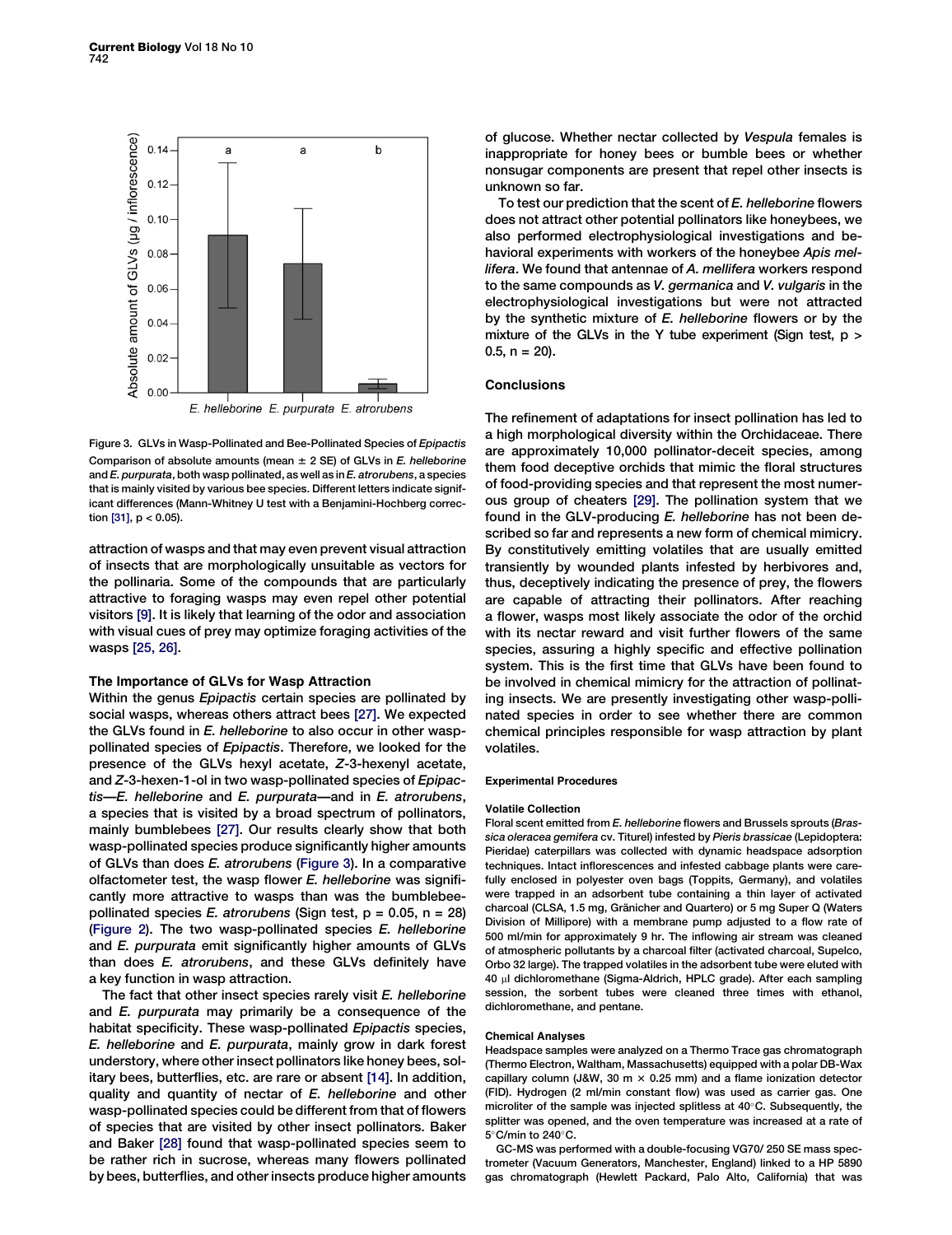<span id="page-3-0"></span>equipped with a fused silica column (FFAP, 50 m  $\times$  0.25 mm, operated at an initial temperature of 60°C and programmed to 220°C at a rate of 5°C/min). Structural assignments were based on comparison of analytical data obtained with natural products, data reported in the literature [\[30\]](#page-4-0), and those of synthetic reference compounds. Structures of candidate active compounds were verified by coinjection. For quantitative analyses, defined amounts of n-octadecane (Sigma-Aldrich) served as internal standard.

#### Electrophysiology

Electrophysiological analyses of headspace samples from E. helleborine flowers and cabbage infested by P. brassicae caterpillars were performed on a HP 6890 gas chromatograph (Agilent Technologies) equipped with an FID and an EAD setup (Syntech, Hilversum, Netherlands). Antennae from workers of V. germanica and V. vulgaris, caught from two nests in the surrounding of the campus of the University of Ulm, were tested. Apis mellifera workers were captured in the field and used for GC-EAD analyses with headspace samples from E. helleborine flowers. For each EAD, the tip of an excised antenna was cut off and the antenna was mounted between two glass-capillary electrodes filled with insect Ringer solution. The electrode at the antenna's base was grounded via an Ag-AgCl wire, and the recording electrode at the tip of the antenna was connected via an amplifier to a signal interface board (Syntech, Hilversum, Netherlands) of a PC. The gas chromatograph was operated splitless at 50°C for 1 min, followed by opening of the split and programming to 240°C at 10°C/min. The effluent was split and 30 ml/min of make-up gas (nitrogen) was added (variable outlet splitter [SGE, Darmstadt, Germany]; split ratio FID:EAD = 1:3). The outlet for the EAD was placed in a cleaned and humidified airflow that was directed over the female wasp's antenna. Natural samples (collected scent) and synthetic compounds (identified upon GC-MS-analyses) were run under the same conditions.

#### Behavioral Experiments

Bioassays were performed in July and August 2001 at the Institute of Zoology (Vienna) and in July and August 2007 at the Institute of Experimental Ecology in Ulm. In the first bioassay, the importance of visual versus olfactory cues of E. helleborine flowers was examined in a field experiment. All tests were made under sunny conditions and temperatures of about 26°C-29°C at the terrace of the Institute of Zoology where the abundance of V. germanica workers was high. A plant covered with an ultraviolet (UV)-permeable quartz glass cylinder with two holes for incoming and outgoing air (enriched with scent of the flowers) allowed for testing of the importance of optical versus olfactory cues of E. helleborine flowers. With this setup, we performed three test series: (1) So that combination of visual and olfactory cues could be tested, the whole plant was presented in the cylinder. (2) For testing of the olfactory cues only, the cylinder was covered with an additional cardboard cylinder so that the wasps could not see but could smell the flowers. In these tests, the inflowing air stream (200 ml/min) was cleaned from atmospheric pollutants by a charcoal filter (activated charcoal, Supelco, Orbo 32 large), passed the flowers, and left through the second hole. (3) So that the importance of visual cues alone could be tested, the holes of the cylinder were closed. Each test lasted 20 min and was performed at least 10 times in the field.

The olfactometer experiment involved a Y tube olfactometer (length 22 cm, diameter 0.8 cm), horizontally fixed in a polystyrene box (18  $\times$ 18  $\times$  16 cm). So that visual disturbance could be avoided, the only light resource was a cold light lamp (Schott KL 1500 LCD, 2950K) placed above the center of the Y tube. The test plants were put into glass cylinders (length 25 cm, diameter 15 cm), which were connected with Teflon or silicon tubing to the Y tube. Both glass cylinders were connected by equally long Teflon tubes to a motor pump (Volcraft, Laboratory Power Supply, PS-302A). Air forced into each glass chamber (50 ml/min) through a single inlet was filtered and cleaned from atmospheric pollutants by a cylindrical borosilicate glass cartridge packed with activated charcoal (Orbo-32, Supelco). After having passed the glass chamber containing the test plants or a blank control, the air streams were directed into the shanks of the Y tube. To test synthetic volatiles, 10  $\mu$ l (representing five plant equivalents [PE]) of the test mixtures (the composition is given below) or of the pure solvent was applied on a piece of filter paper ( $3 \times 0.5$  cm) and placed at each end of the shorter Y tube arms. In all tests, an insect (wasp or honeybee) was released into the long arm of the Y tube, and its choice was registered. A site was counted as chosen if the insect touched the filter paper baring it at the end of the tube. For each test, a new wasp (honeybee), a new Y tube, and new filter papers were used. So that preference of the insects for one side

of the Y tube could be avoided, the positions of shanks for treatment and blank control were shifted after every run.

The following samples were used in the Y tube tests: (1) infested and noninfested cabbage plants, (2) five flowers of either E. helleborine or E. atrorubens put in each shank of the Y tube (for direct comparison), (3) synthetic test mixture of EAD active compounds of E. helleborine consisting of 0.03 µg hexyl acetate, 0.09 µg octanal, 0.04 µg Z-3-hexenyl acetate, 0.01 µg Z-3-hexenol, 1.28  $\mu$ g nonanal, 0.22  $\mu$ g decanal, and 0.37  $\mu$ g benzaldehyde dissolved in pentane, and (4) synthetic mixture of the GLVs consisting of  $0.03 \,\mu$ g hexyl acetate, 0.04  $\mu$ g Z-3-hexenyl acetate, and 0.01  $\mu$ g cis-3-hexenol dissolved in pentane. The qualitative and quantitative composition of the synthetic mixtures was the same as natural samples, as verified by GC analyses. Synthetic compounds were obtained from Sigma-Aldrich; purity ranged from 95%–99%.

In addition to the Y tube experiments, we performed a further choice experiment under semifield conditions in a flight cage ( $3 \times 4 \times 3$  m). A table was placed in the center of the flight cage that was used as a foraging area for the wasps. Four dishes (diameter 3 cm) containing a 50% sugar solution of API-Invert (72.7% glucose; Südzucker AG, Germany; 1 g citric acid and 3 g potassium sorbate were added per liter API-Invert solution for preservation) and each with an artificial paper flower (radially symmetric flower shape, yellow, diameter 4.5 cm) were placed on top of the table. Two of the artificial flowers were impregnated with 10  $\mu$ l (five PE) of the synthetic mixtures, and the other two with solvent only (control). Every 5 min, the artificial flowers were replaced with a new impregnated artificial paper flower. During a test period of 60 min, numbers of visiting wasps for each of the four dishes were counted.

#### Data Analysis

We compared the total number of approaches in the field experiment by a Mann-Whitney U test. For the statistical analysis of the Y tube experiments and the choice experiments in the flight cage, we used the Sign test. In the flight-cage test, the registered numbers of behavioral events for the two flowers impregnated with the same samples (solvent or test mixtures) were pooled. Comparison of the total amount of GLVs released by E. helleborine, E. purpurata, and E. atrorubens and infested cabbage was done with the Mann-Whitney U Test with a Benjamini-Hochberg correction [\[31\]](#page-4-0).

#### Acknowledgments

We thank Werner Hiller, Manfred Kalteisen, and Hannes Paulus who helped us to collect plant material. We thank Rob Hodgkison, Stefan Jarau, and Robert Paxton for critical reading of the manuscript and linguistic advice and Johannes Stökl for methodological advice. W.F. wishes to thank the Fonds der Chemischen Industrie for financial support. We also like to thank Rod Schneidmiller (Sterling International [SII], [www.rescue.com\)](http://www.rescue.com) for financial support. Q.-H.Z. is a SII employee but not a SII shareholder or officer, and thus has no financial conflict of interest as it related to this work.

Received: January 31, 2008 Revised: March 27, 2008 Accepted: April 11, 2008 Published online: May 8, 2008

#### References

- 1. Darwin, C.R. (1888). The Various Contrivances by which Orchids Are Fertilised by Insects, Second Edition (London: John Murray).
- 2. Schiestl, F.P., Ayasse, M., Paulus, H.F., Löfstedt, C., Hansson, B.S., Ibarra, F., and Francke, W. (1999). Orchid pollination by sexual swindle. Nature 399, 421.
- 3. Müller, H. (1873). Die Befruchtung der Blumen durch Insekten und die gegenseitigen Anpassungen beider (Leipzig, Germany: Engelmann Verlag).
- 4. Turlings, T.C.J., Tumlinson, J.H., and Lewis, W.J. (1990). Exploitation of herbivore-induced plant odors by host-seeking parasitic wasps. Science 250, 1251–1253.
- 5. Schremmer, F. (1962). Wespen und Hornissen (Wittenberg, Lutterstadt, Germany: A. Ziemsen Verlag).
- 6. Proctor, M., Yeo, P., and Lack, A. (1996). The Natural History of Pollination (Portland, Oregon: Timber Press).
- 7. Schiestl, F.P., Peakall, R., Mant, J.G., Ibarra, F., Schulz, C., Franke, S., and Francke, W. (2003). The chemistry of sexual deception in an orchidwasp pollination system. Science 302, 437–438.